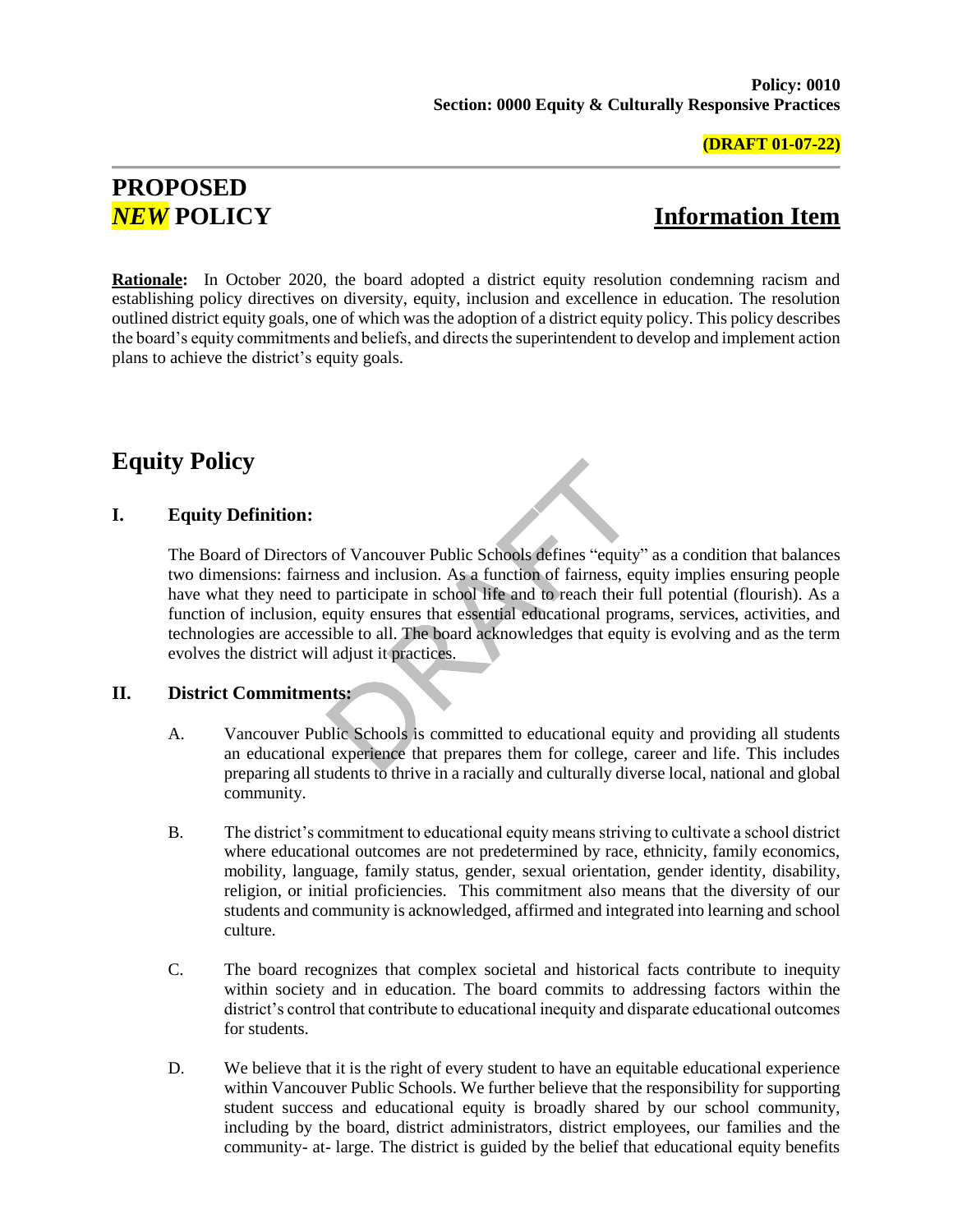every student, which, in turn, benefits our entire community. We embrace a concept of educational equity that goes beyond formal equality, where every student is treated the same, to fostering an educational environment where every student is supported and has an opportunity to benefit equally. Therefore, Vancouver Public Schools will strive to provide a learning environment for all students that is enriching, equitable, and affirming of diversity.

- E. In order to achieve and maintain educational equity, the Board of Directors of Vancouver Public Schools commits to:
	- 1. Equitable student-centered district programs;
	- 2. Application of an equity lens focus for all future policy adoptions;
	- 3. Implementation of curriculum and evidenced-based instructional practices that advance cultural connections;
	- 4. Ambitious goals for increasing work-force diversity and investing resources to increase, retain and promote workforce diversity;
	- 5. Prioritization of resources to achieve equitable outcomes across student populations, including differentiating resources for schools with underserved populations, concentrations of students living in poverty and concentrations of students who need additional supports to succeed academically;
	- 6. Review and monitor district operations to improve levels of inclusion and equitable access;
	- 7. Equitable representation in programs of choice;
	- 8. Implementation of additional processes to improve school culture and climate, including reducing discipline disparities;
	- 9. Increased family/community voice and perspective for underserved and marginalized populations;
	- 10. Progress monitoring on all equity initiatives through quarterly reporting requirements and biannual achievement and discipline data reviews; and
	- 11. Diversity in student voice by collecting input regarding student issues related to educational equity.

### **III. Action Plans**

The board directs the superintendent to develop action plans which will result in measurable progress towards achieving the following goals:

- A. Student Learning: Enhance academic supports and processes to increase student learning.
- B. Culture & Climate: Increase student and staff sense of belonging.
- C. Deploy Resources: Achieve equitable outcomes for students in alignment with student equity